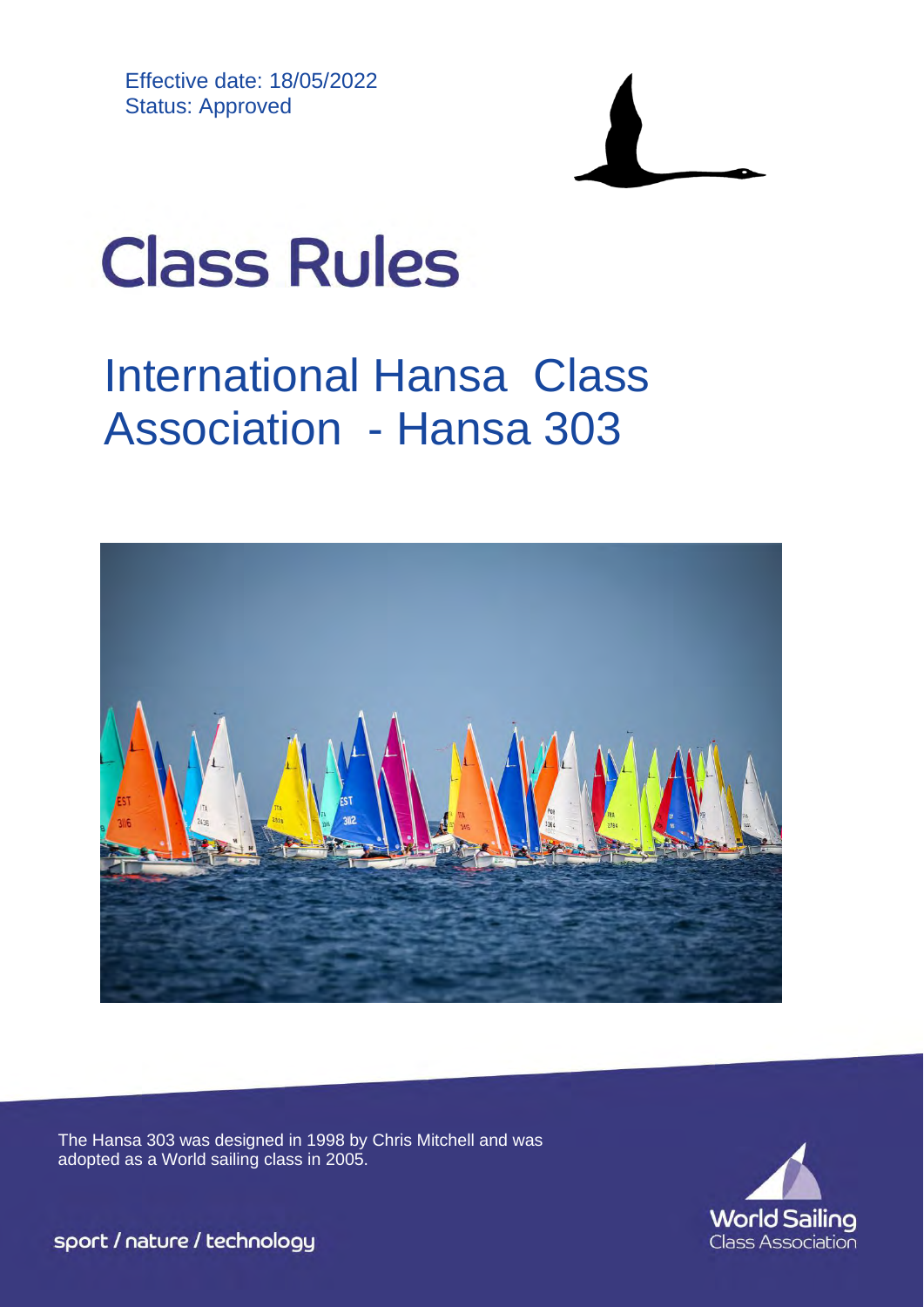#### PART I – ADMINISTRATION

| <b>Section A – General</b> |  |
|----------------------------|--|
|----------------------------|--|

| A.4 Administration of the Class  4 |
|------------------------------------|
|                                    |
| A.6 Class Rules Amendments  4      |
| A.7 Class Rules Interpretation  4  |
| A.8 International Class Fee and    |
|                                    |
|                                    |

#### **Section B – Boat Eligibility**

| B.1 Class Rules and Certification  5 |  |
|--------------------------------------|--|
| <b>B.2</b> Replacement or Additional |  |

#### PART II – REQUIREMENTS AND LIMITATIONS

#### **Section C – Conditions for Racing**

| C.1 |                       |  |
|-----|-----------------------|--|
| C.2 |                       |  |
| C.3 |                       |  |
| C.4 |                       |  |
| C.5 |                       |  |
| C.6 |                       |  |
| C.7 |                       |  |
|     |                       |  |
| C.9 |                       |  |
|     |                       |  |
|     | <b>Section D-Hull</b> |  |
|     |                       |  |

#### **Section E – Hull Appendages**

| E.4 Rudder Blade, Rudder Stock |  |
|--------------------------------|--|
|                                |  |

| F.1 |                              |  |
|-----|------------------------------|--|
| F.2 |                              |  |
| F.3 |                              |  |
| F.3 |                              |  |
|     | <b>Section G – Sails</b>     |  |
|     |                              |  |
|     |                              |  |
|     |                              |  |
|     |                              |  |
|     |                              |  |
|     | <b>PART III - APPENDIX</b>   |  |
|     | H.1 Parts List (HSS/HLB)  17 |  |

| $\frac{1}{2}$ and $\frac{1}{2}$ and $\frac{1}{2}$ and $\frac{1}{2}$ and $\frac{1}{2}$ are $\frac{1}{2}$ |  |
|---------------------------------------------------------------------------------------------------------|--|
|                                                                                                         |  |
|                                                                                                         |  |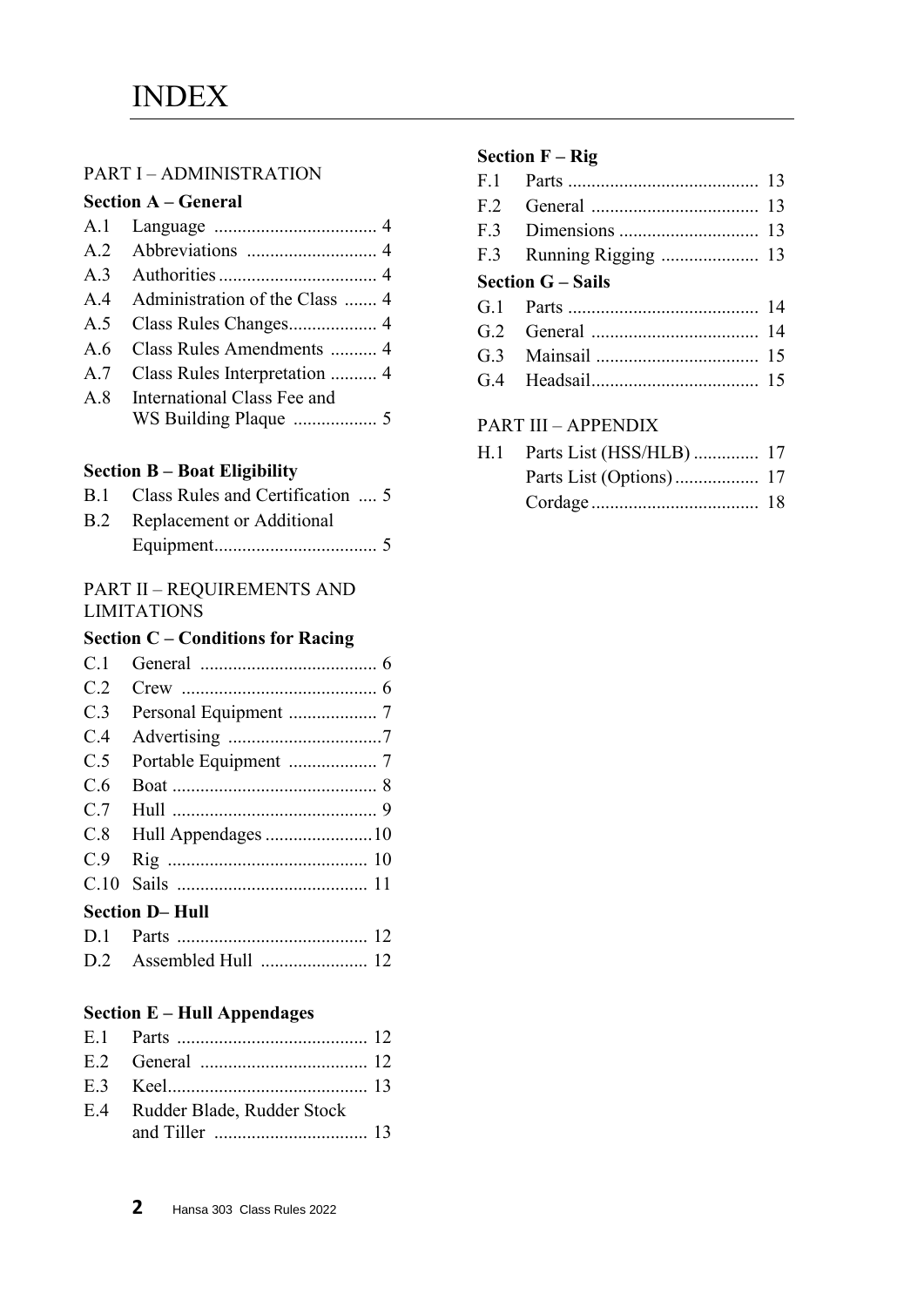## INTRODUCTION

*This introduction only provides an informal background, and the Hansa 303 Class Rules proper begin on the next page.* 

*Previously known as the Access 303, the Hansa 303 Single and Wide, and the Breeze 303 hulls, hull appendages, rigs and sails are manufacturer controlled.* 

*Hansa and Breeze 303 hulls, hull appendages, rigs and sails shall be manufactured only by Hansa Sailing Licensed Manufacturers – in the class rules referred to as licensed builders (Hansa Licensed Builders - HLB). Equipment is required to comply with the Hansa 303 Building Specification and is subject to World Sailing (WS) approved manufacturing control system.* 

*Hansa and Breeze 303 hulls, hull appendages, rigs and sails may, after having left the manufacturer, only be altered to the extent permitted in Section C of the class rules.* 

*Owners and crews should be aware that compliance with rules in Section C is NOT checked as part of the certification process.* 

*Rules regulating the use of equipment during a race are contained in Section C of these class rules, in ERS Part I, in the Racing Rules of Sailing, and in the NoR/SIs.* 

*Event Equipment Inspection and Measurement Procedures are outlined in the Hansa Classes Measurement Procedures document available from the technical section of the Class Website [www.hansaclass.or](https://hansaclass.org/technical/ihca-measurement-procedures/)[g.](http://www.hansaclass.org/)* 

*The Hansa Classes Event and Race Management Guides, including requirements for authorised Championships, a Notice of Race and Sailing Instructions Guide, notes regarding Interpretation of Class Rules and advice for Race Committees, are available from the technical section of the Class Websit[e www.hansaclass.org.](https://hansaclass.org/events/world-and-international-championships/)*

*The design principle of the class is that the racing results should depend solely on the attributes and skills of the crew rather than differences between boats and the way that they are rigged. The objective of these class rules is to implement this concept in practice.* 

#### PLEASE REMEMBER:

#### THESE RULES ARE **CLOSED CLASS RULES** WHERE IF IT DOES NOT SPECIFICALLY SAY THAT YOU MAY – THEN YOU SHALL NOT.

COMPONENTS, AND THEIR USE, ARE DEFINED BY THEIR DESCRIPTION.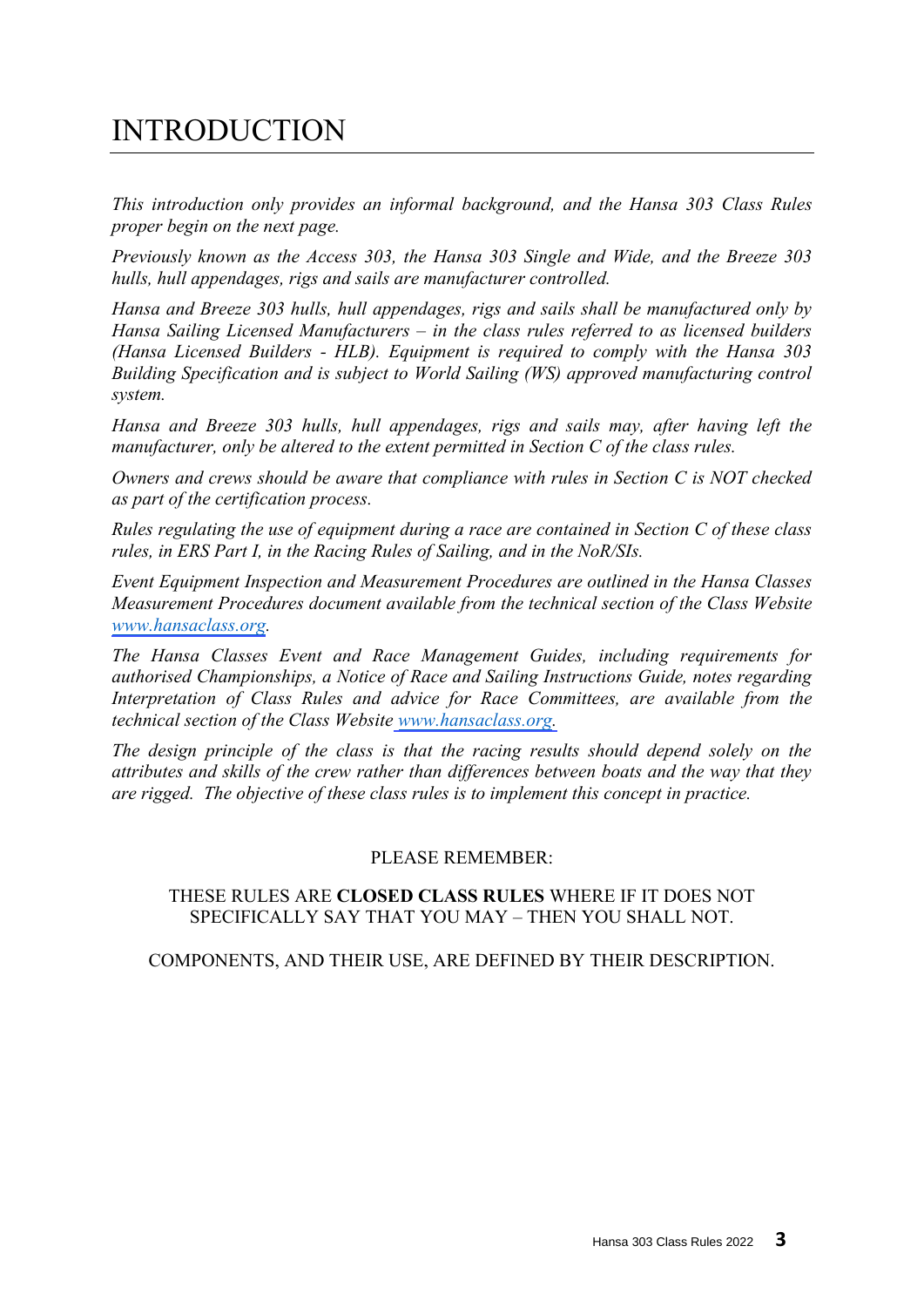## **Section A – General**

#### **A.1 LANGUAGE**

- A.1.1 The official language of the class is English and in case of dispute over translation the English text shall prevail.
- A.1.2 The word "shall" is mandatory and the word "may" is permissive.
- A.1.3 Except where used in headings, when a term is printed in "**bold**" the definition in the ERS applies and when a term is printed in "*italics*" the definition in the RRS applies.

#### **A.2 ABBREVIATIONS**

- A.2.1 WS World Sailing
	- MNA WS Member National Authority
	- IHCA International Hansa Class Association
	- NHCA National Hansa Class Association
	- ERS Equipment Rules of Sailing
	- RRS Racing Rules of Sailing
	- HLB Hansa Licensed Builder
	- HSS Hansa Sailing System Pty Ltd (Australia)
	- RAE Replacement or Additional Equipment

#### **A.3 AUTHORITIES**

A.3.1 The international authority of the class is WS which shall co-operate with the IHCA in all matters concerning these **class rules**.

#### **A.4 ADMINISTRATION OF THE CLASS**

- A.4.1 WS has delegated its administrative functions of the class to the IHCA. The IHCA may delegate part or all of its functions, as stated in these **class rules**, to a NHCA.
- A.4.2 In countries where there is no NHCA, or the NHCA does not wish to administer the class, its administrative functions as stated in these **class rules** shall be carried out by the IHCA in co-operation with the MNA, or by the IHCA in co-operation with the NHCA.

#### **A.5 CLASS RULES CHANGES**

A.5.1 At Class Events – see RRS 89.1.(d) – WS Regulation 10.5(e) applies. At all other events RRS 87 applies.

#### **A.6 CLASS RULES AMENDMENTS**

- A.6.1 In accordance with WS Regulations, amendments to the **class rules** require the approval of WS.
- A.6.2 Class rules shall be proposed by the IHCA in accordance with its constitution.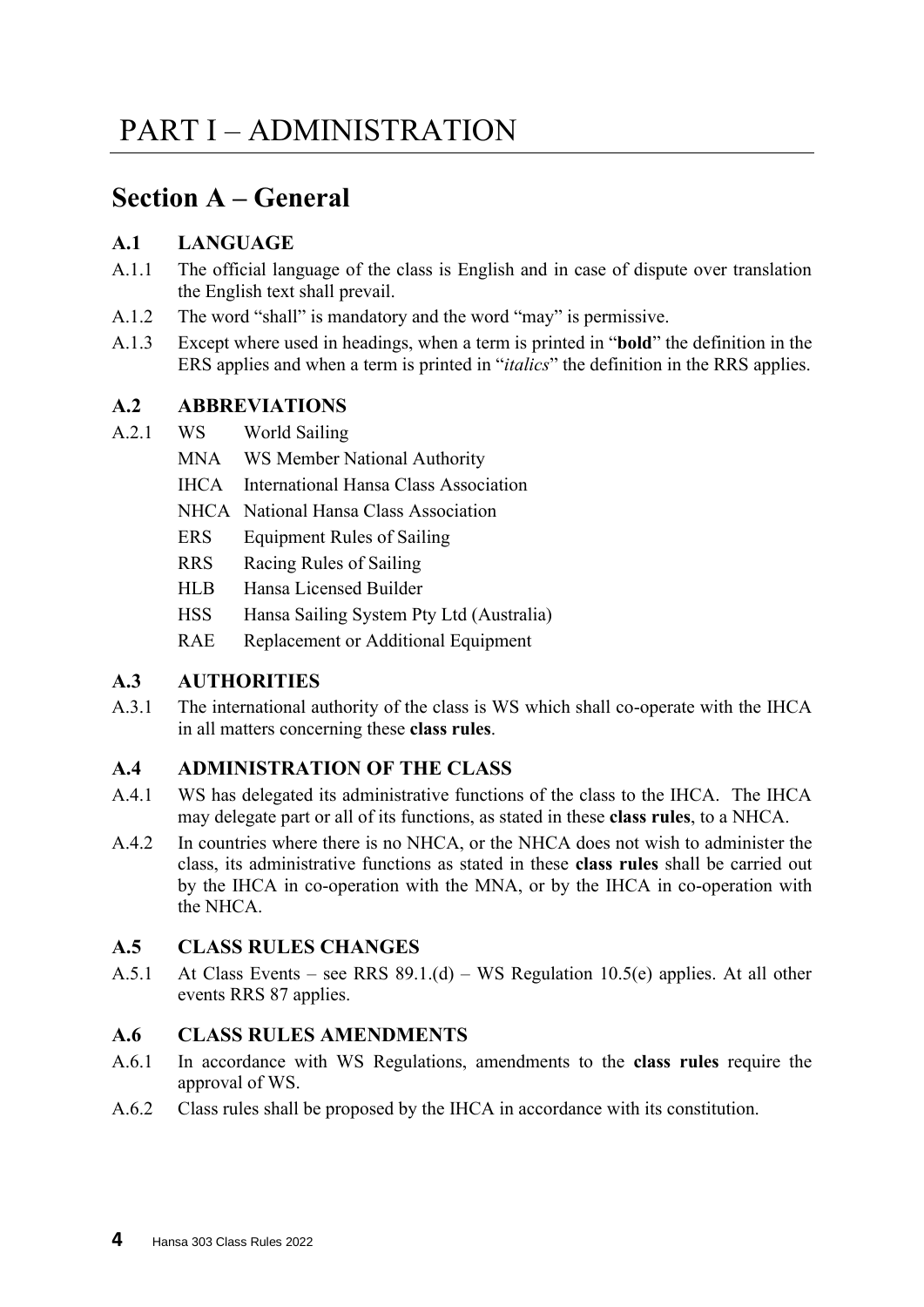#### **A.7 CLASS RULES INTERPRETATION**

A.7.1 Interpretation of class rules shall be made in accordance with WS Regulations and in consultation with the IHCA.

#### **A.8 INTERNATIONAL CLASS FEE AND WS BUILDING PLAQUE**

- A.8.1 The licensed manufacturer shall pay the International Class Fee.
- A.8.2 WS shall, after having received the International Class Fee for the **hull**, send the WS Building Plaque to the licensed manufacturer.

## **Section B – Boat Eligibility**

For a **boat** to be eligible for *racing*, it shall comply with the rules in this section.

#### **B.1 CLASS RULES AND CERTIFICATION**

- B.1.1 The **boat** shall:
	- (a) have been manufactured by a Licensed Manufacturer and have a Hull Identification Number moulded onto the transom.
	- (b) be in compliance with these **class rules**.
	- (c) have a WS/ISAF Building Plaque. *(Note:. The first WS/ISAF issued number was 2001 for all Hansa Classes).*

#### **B.2 REPLACEMENT OR ADDITIONAL EQUIPMENT**

B.2.1 Where Replacement or Additional Equipment (RAE) has been approved for equipment specific to a competitor, the competitor shall present at **Equipment Inspection** a copy of that RAE showing approval by IHCA (for World and International and similar Events) or NHCA Technical Officer (or other equivalent NHCA appointment) (for National Events).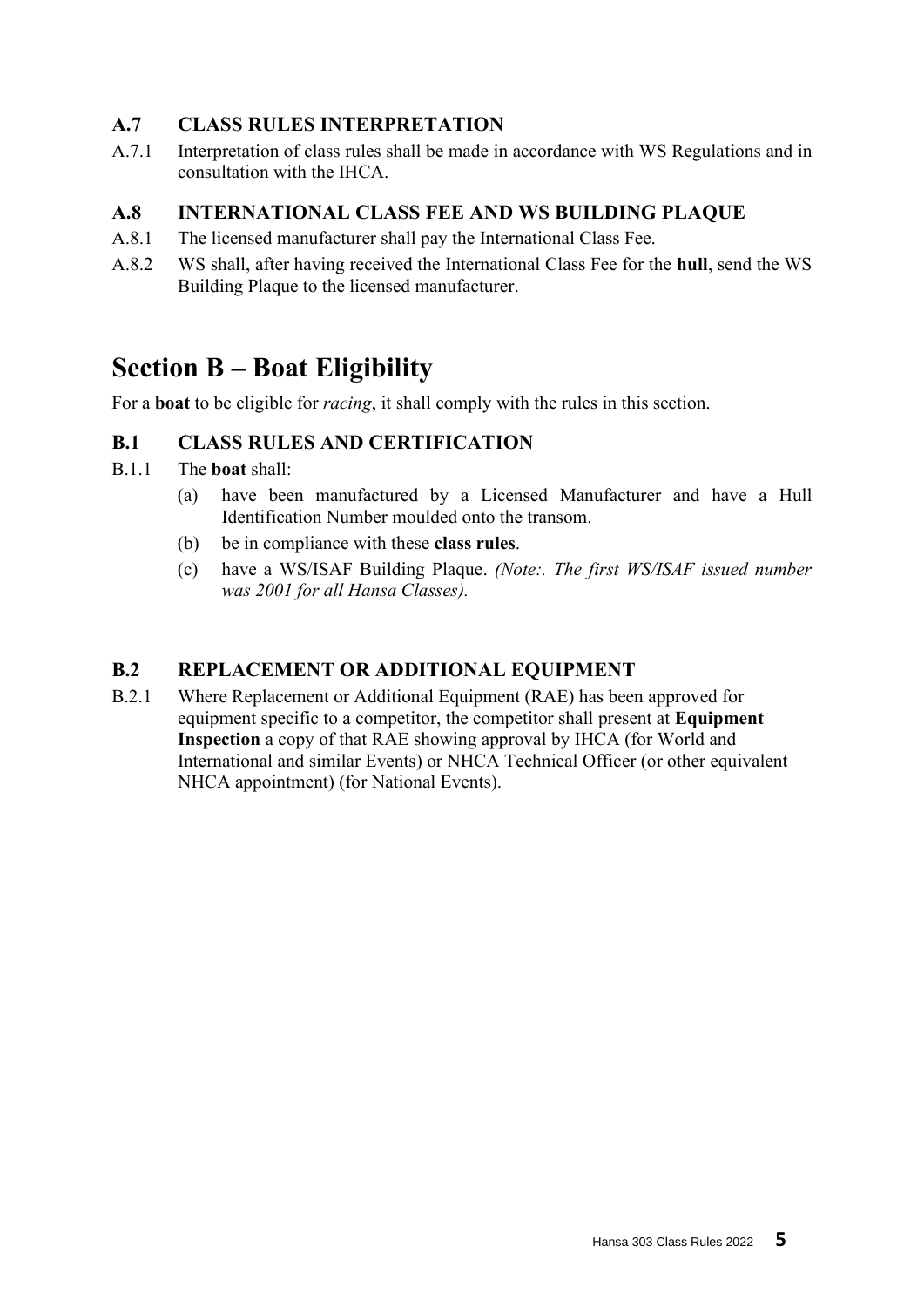## PART II – REQUIREMENTS AND LIMITATIONS

The **crew** and the **boat** shall comply with the rules in Part II when *racing*. In case of conflict Section C shall prevail.

The rules in Part II are **closed class rules**, where anything that is not specifically allowed in these **class rules** is prohibited.

**Equipment control** and **equipment inspection** shall be carried out in accordance with the ERS except where varied in this Part.

## **Section C – Conditions for Racing**

#### **C.1 GENERAL**

#### C.1.1 RULES

- (a) RRS 40 is changed as follows: Competitors shall wear **personal flotation devices** (pfd) at all times while afloat, except briefly while changing or adjusting clothing or personal equipment. See also C.3.1.
- (b) RRS 49.1 is changed as follows: Competitor's buttocks shall remain in contact with the seat's sitting surface at all times while racing. The competitor(s) shall race in a position so that lower limbs are appropriately positioned at the joystick (see also C.2.1 (c)). The crew(s) torso shall be aft of the joystick except when making brief adjustments to control lines. The crew's arms may be forward of the joystick to adjust control lines. Tape may be applied to the side decks at Equipment Inspection to mark the joystick position.
- (c) RRS Appendix G1.2 (b) is changed as follows: The **sail** numbers and national letters shall be a minimum of 175mm high and shall be a contrasting colour to the background sail colour.
- (d) RRS Appendix G1.3 (a) is changed as follows: The **sail** numbers and national letters shall be placed as close to the clew as practical. They shall be placed at different heights on the two sides of the sail, those on the starboard side being uppermost as per the diagram at G.3.1 of these **class rules**.
- (e) The ERS and all included definitions shall apply.
- C.1.2 LIMITATIONS
	- (a) Apart from what is permitted by C.5, only equipment listed in Part III Section H.1 shall be used.
	- (b) Apart from what is permitted by C.5, no function may be extended or added.
	- (c) After registration or **equipment inspection** at an event, **modifications**, **repairs**, or replacement of any item of the **boat** or approved RAEs requires the approval of the Event *Race Committee* or event *Technical Committee Technical Committee* . (See also C.9.3 – running rigging.)

#### **C.2 CREW**

- C.2.1 LIMITATIONS
	- (a) The **crew** shall consist of 1 or 2 people.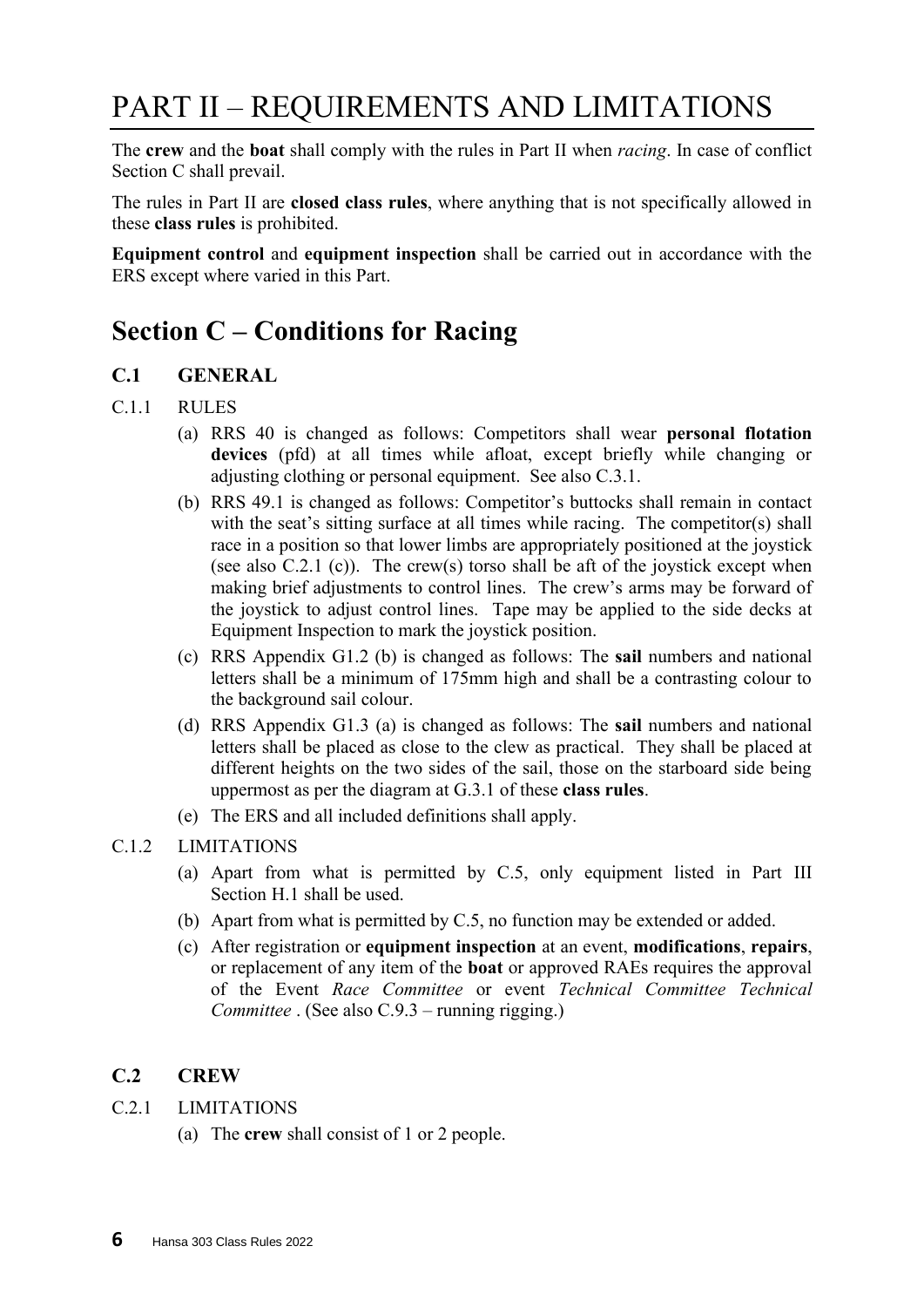- (b) Sailors in a servo assist division are not permitted to manually adjust the sheet or control lines (including **outhaul**) or move the boom. To be eligible for the servo assist division, the **boat** must be sailed fully servo controlled, i.e., both steering and the sheet operated electro-mechanically. Sailors manually controlling either the sheet or steering and using partial servo shall be deemed to be sailing the **boat** manually.
- (c) The 303 Single is a single person craft. The 303 Wide (303W) is a single or two person craft. The Breeze 303 (303B) is a single or two person craft. If the **boat** is raced by one person they shall race in a position astride the joystick. If the **boat** is raced by two people, each crew shall be positioned so their lower limbs are on the relevant side of the joystick. (See [www.hansaclass.org](https://hansaclass.org/technical/hansa-303-class-rules/) for FAQs about crew positions).

#### C.2.2 MEMBERSHIP

When sailed in single mode, the **crew** shall be a current member of an NHCA or the IHCA where no NHCA exists in their country. When sailed in double mode, at least one **crew** shall be a current member of an NHCA or the IHCA where no NHCA exists in their country.

#### **C.3 PERSONAL EQUIPMENT**

#### C.3.1 MANDATORY

The **boat** shall be equipped with a **personal flotation device** (pfd) for each **crew** member to the minimum standard ISO 12402-5 (CE 50 Newtons), or USCG Type III, or AS4758 (50), or EN 393 or equivalent, or specified in the Notice of Race.

#### **C.4 ADVERTISING**

#### C.4.1 LIMITATIONS

Advertising shall only be displayed in accordance the WS Advertising Code. (See WS Regulation 20 (Appendix 1)).

#### **C.5 PORTABLE EQUIPMENT**

#### C.5.1 MANDATORY

(a) FOR USE

One hand bailer or bucket attached to the **boat** by a lanyard.

(b) NOT FOR USE

Towing rope minimum 4.5m long measured from the bow ring of not less than 6 mm in diameter fitted through the bow ring and securely attached to the mast.

#### C.5.2 OPTIONAL

- (1) Additional equipment which compensates for a sailor's disability is permitted subject to the approval of the IHCA Technical Committee (for International, World Events or events of similar status) or the NHCA Technical Officer (or other equivalent NHCA appointment) (for National Events). (Refer to Equipment Applications on the Technical Section of the Class Website).
- (2) Hansa Sailing Servo Assist equipment consisting of helm and sheet winches are permitted.
- (3) Servo Assist equipment of any origin is permitted subject to approval by the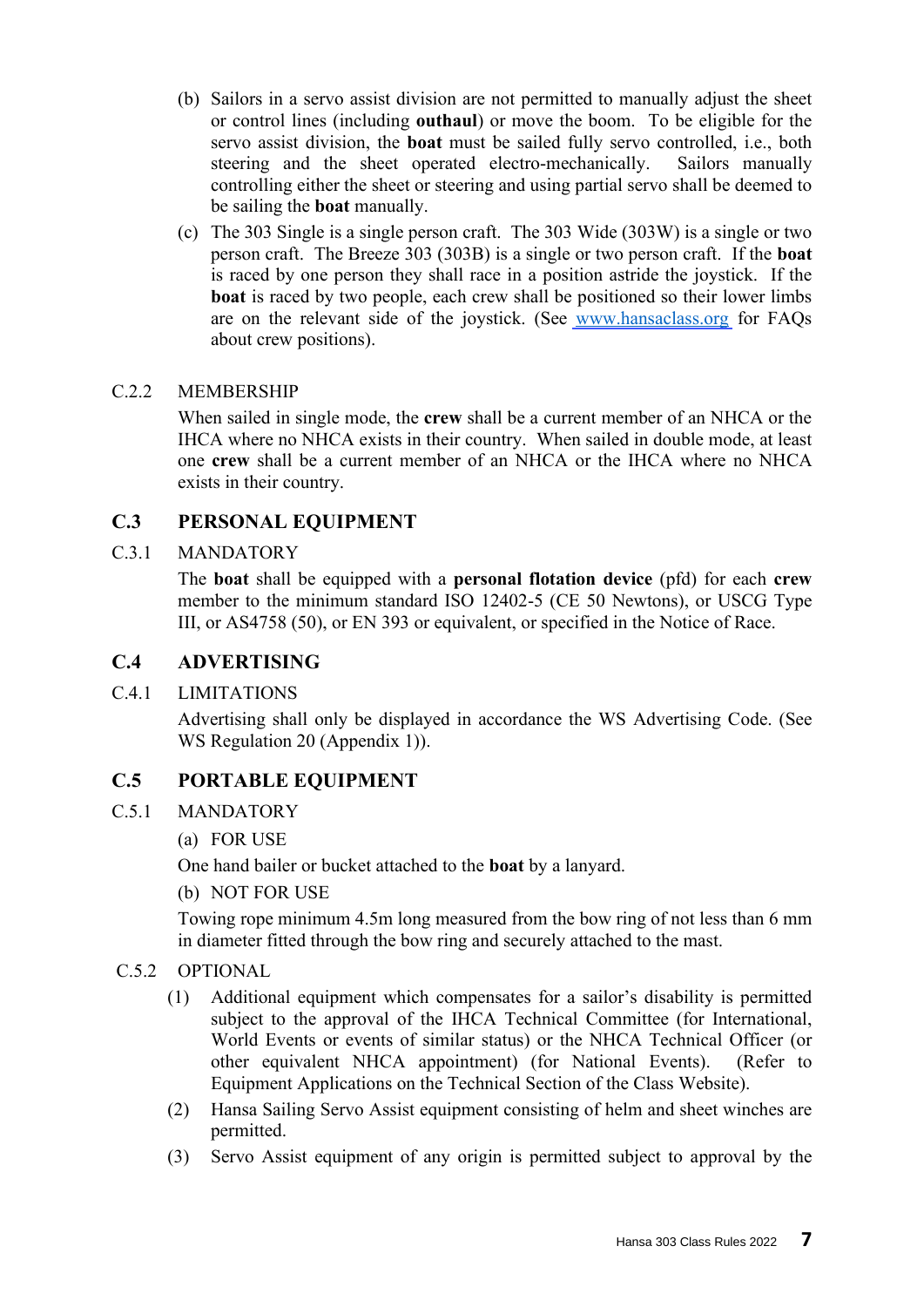NHCA Technical Officer (or other equivalent NHCA appointment) (National Events) or IHCA Technical Committee (International or World Events).

- (4) Electronic or mechanical timing devices (the device shall be removable for weighing) including any brackets or other form of attachment.
- (5) One magnetic compass or electronic compass that provides timing, heading and heading memory, including any brackets or other form of attachment (the device shall be removable for weighing.
- (6) Mooring line.
- (7) Mechanical Wind Indicators.
- (8) Tools, spare parts, paddles and rear-view mirrors for use.
- (9) The use of shock-cord or adhesive tape is unrestricted except that such material shall not be used in such a way as to create a **fitting** or extend a function which is otherwise prohibited in these rules.
- (10) Storage devices with secure covers within the cockpit. Mesh or other bags shall be capable of being closed and secured within the cockpit.

#### **C.6 BOAT**

#### C.6.1 MODIFICATIONS, MAINTENANCE AND REPAIR

(a) **Modifications** (including **fairing**) that affect the performance of the **boat** is not permitted.

(b) Wedges, rubber bands, and springs may be fitted under blocks.

(c) Proposals for any equipment to improve a function on the **boat** shall be made using the RAE format available on the Hansa website:

[\(https://hansaclass.org/technical/equipment-applications/\)](https://hansaclass.org/technical/equipment-applications/)

- (d) Replacements of HSS/HLB supplied equipment from other suppliers (see H.1):
	- (1) Replacements shall be fitted in the same position as the supplied **fitting** or as close as is structurally possible.
	- (2) Any cleat may be replaced with a cleat of any material and of substantially the same size and design.
	- (3) Any block may be replaced with a block of the same number of sheaves of similar or greater diameter.
	- (4) Sheets and lines may be replaced with ropes of equal or better size and specification to HSS supplied items.
	- (5) Rudder pin, steering clevis pins and spring retaining clips may be replaced by others of similar design.

#### C.6.2 MAINTENANCE

**Maintenance** including but not limited to painting and **sanding** may be carried out provided these are made in such a way that the essential shape, characteristics or function of the original are not affected. **Cleaning**, **coating** with wax or similar products and polishing of the **hull** is permitted provided the intention and effect is to polish the **hull** only.

#### C.6.3 REPAIR

(a) **Repairs** are permitted and made in such a way that the essential shape, characteristics or function of the original are not affected; however, an event *Technical Committee* or an **official class measurer** may verify that the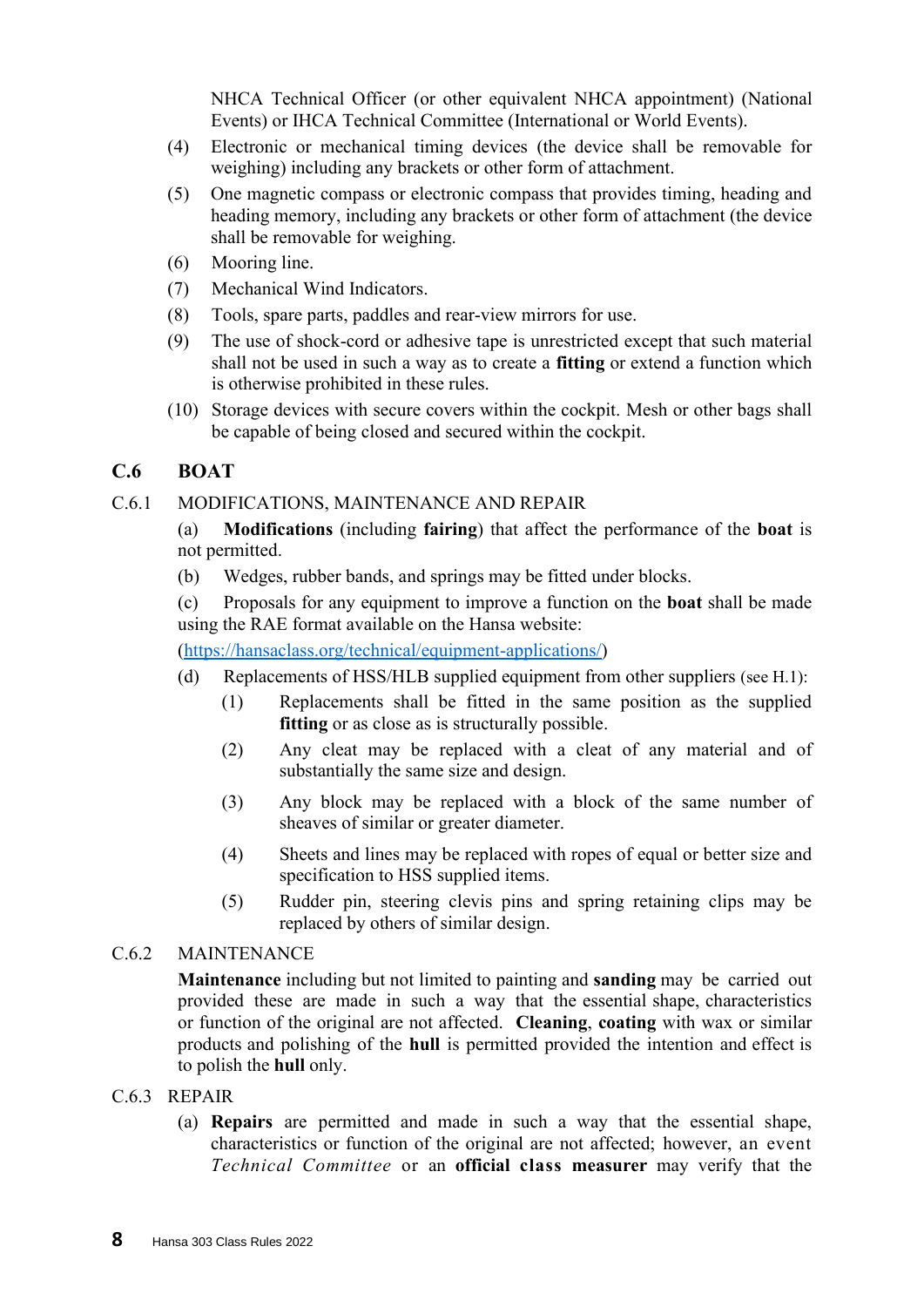external shape is the same as before the repair and that no substantial stiffness, or other advantage has been gained as a result of the repair.

(b) Permission to undertake a **repair** see Para C.1.2 (c).

#### C.6.4 WEIGHT

The **weight** in dry condition complete and in sailing trim including the **hull**, standard fibreglass or sling seat, **rudder** box, and installed servo equipment with permanently connected associated equipment shall be taken excluding **sail**, **mast**, **boom**, **running rigging**, **keel**, **rudder** blade, batteries and all **equipment** as listed in C.5. The compass bracket shall be included if permanently fixed.

|                                                                                | minimum         |  |
|--------------------------------------------------------------------------------|-----------------|--|
| NON-SERVO BOATS. (303 Single and Wide)                                         | $55 \text{ kg}$ |  |
| SERVO BOATS (an allowance of 1kg is made if the<br>mainsheet remains attached) | $60 \text{ kg}$ |  |

#### C.6.5 CORRECTOR WEIGHTS

**Corrector weights s**hall be permanently fastened to the console, seat or **keel** case when the **boat weight** is less than the minimum requirement.

#### C.6.6 FLOTATION

**Hull** flotation blocks within the **hull** spaces as supplied by the HLB shall not be removed or altered in any way.

#### **C.7 HULL**

**Hull** certificates are not issued.

#### C.7.1 MODIFICATIONS, MAINTENANCE AND REPAIR

The **hull** shall be as manufactured, only variations compatible with normal **maintenance** are permitted. Any work, such as **fairing**, intended or with the effect of lightening the **hull** or improving shape or performance beyond the original is not permitted.

#### C.7.2 REPAIR

If any **hull** moulding is repaired in a way other than described in this Section it shall be carried out by an HLB such that the external shape is the same as before the **repair** and that no substantial stiffness or other advantage has been gained as a result of the **repair**.

#### C.7.3 LIMITATIONS

- (a) Inspection hatch covers and drainage plugs shall be kept in place at all times.
- (b) **Fittings** shall be arranged as supplied by an HLB/HSS.
- (c) Draining plugs may be fitted in the transom. If fitted, such plugs shall be in place when afloat.
- (d) Drainage tubes through the aft buoyancy compartment are permitted. Drainage plugs shall be fitted when afloat.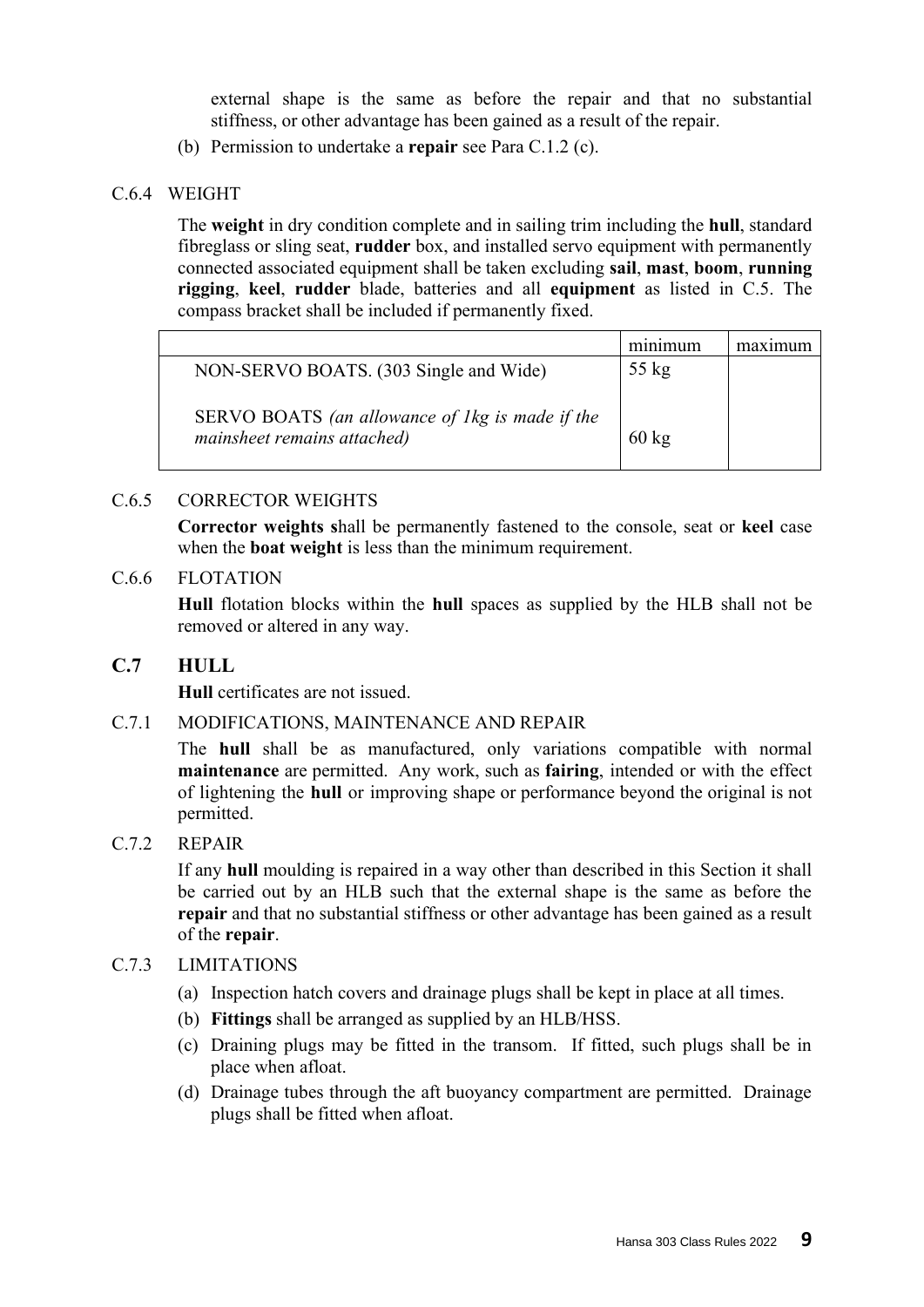- (e) The watertight integrity of the hull shall be maintained.
- (f) The joystick, with a minimum length of 250mm, shall remain inserted into the joystick holder at all times.

#### **C.8 HULL APPENDAGES**

The **keel**, **rudder** box and **rudder** blade shall be as manufactured; only variations compatible with normal **maintenance** are permitted.

#### C.8.1 MODIFICATIONS

- (a) Anti-chafing and shimming pads may be added to the **keel** trunk and **rudder** assembly to improve fit and reduce wear. Shims shall not be used to alter the angle of the **hull appendages.**
- (b) The **keel** shall be secured in the fully lowered position at all times whilst afloat. The **keel** securing pin shall be fitted at all times or another method of securing the **keel** in the down position shall be used. No adjustment to the position of the **keel** is permitted during racing.
- (c) The **rudder** blade shall be secured in the fully lowered position at all times when sailing. The rudder blade may be lifted briefly to remove fouling debris.

#### C.8.2 MAINTENANCE

- (a) **Maintenance** including but not limited to painting and **sanding** may be carried out provided **repairs** are made in such a way that the essential shape, characteristics or function of the original are not affected.
- (b) **Cleaning**, **coating** with wax or similar product, and polishing of the **hull appendages** is permitted provided the intention and effect is to polish the **hull appendages** only.
- C.8.3 REPAIR

**Repairs** are permitted; however, the event *Technical Committee* or an **official class measurer** may verify that the external shape is the same as before the **repair** and that no substantial stiffness, or other, advantage has been gained as a result of the **repair**.

#### C.8.4 LIMITATIONS

Only one **keel** and one **rudder** blade shall be used during an event. See also Para C.1.2(c).

#### **C.9 RIG**

#### C.9.1 MODIFICATIONS

Replacement of original **fittings** with similar **fittings** of identical function is permitted except for those items listed in Part III Section H.1 supplied by HSS/HLB. Parts may be obtained from any supplier.

C.9.2 MAINTENANCE

**Cleaning** is permitted.

#### C.9.3 REPAIR

In the event of damage to a **rig**: **repairs** to running rigging may be carried out without approval.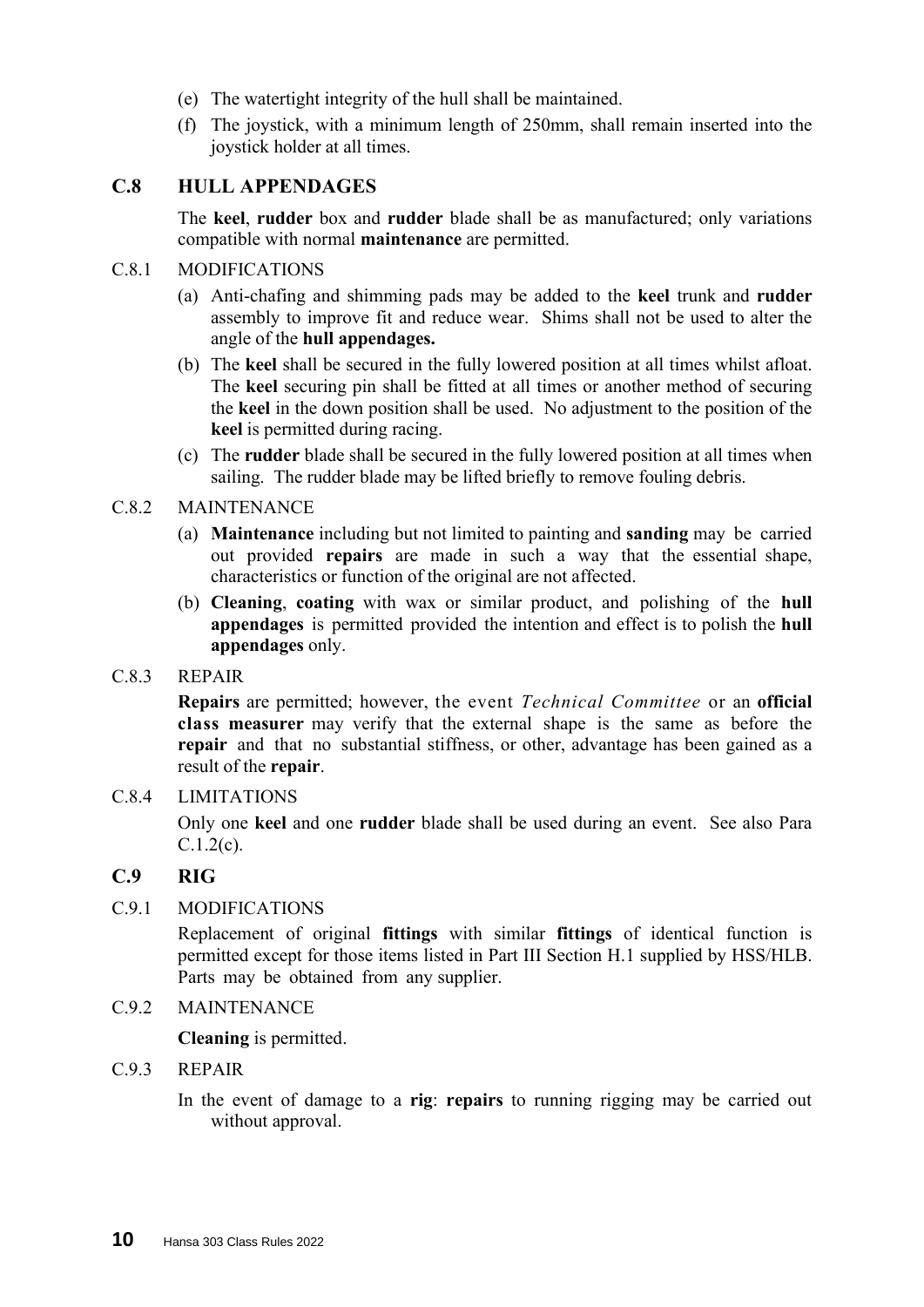#### C.9.4 FITTINGS

A mechanical wind indication device may be fitted.

#### C.9.5 LIMITATIONS

Only one set of **spars** shall be used during an event, except when an item has been lost or damaged. See Para C.1.2 (c).

#### C.9.6 MAST

- (a) The **spar** shall be stepped in the **mast** step in such a way that the heel shall not be capable of moving.
- (b) Any variation in the rake of the masts produced in the manufacturing process shall not be considered irregular in measurement/inspection disputes.

#### C.9.7 BOOM

A means of preventing the boom jaw separating from the main **mast** may be fitted.

#### C.9.8 RUNNING RIGGING

(a) MODIFICATIONS, MAINTENANCE AND REPAIR

**Running rigging** may be replaced and may be obtained from any supplier provided it is of equal strength or better than HSS/HLB supplied components.

- (b) LIMITATIONS
	- (1) The **mainsail** sheet shall be rigged either: 2 or 3 part (2:1 or 3:1) if being used manually. A traveller block is optional. If mainsheet servo winch is used, mainsheet may be rigged 1 part  $(1:1)$ , 2 part  $(2:1)$  or 3 part  $(3:1)$ with optional traveller block. If rigged 1:1, the sheet shall be reeved from the block attached to the travelling ring on the boom to the traveller on the transom.
	- (2) The traveller shall not be altered in length while racing. The traveling block or shackle shall be left free to travel over whole length of the traveller from **sheerline** to **sheerline**.

#### **C.10 SAILS**

- C.10.1 MODIFICATIONS, MAINTENANCE AND REPAIR
	- (a) **Repair** of **sails** may be carried out. See Para C.1.2(c).
	- (b) The following is permitted without approval:
		- (1) Addition of tell tales, tufts, or ribbons.
		- (2) Rinsing and washing of **sails**.

#### C.10.2 LIMITATIONS

Not more than 1 **mainsail** and 1 **jib** shall be used during an event except when a **sail** has been lost or damaged beyond **repair.** See Para C.1.2(c).

C.10.3 USE

The **mainsail** and the **jib** may be reefed as required by the **crew**.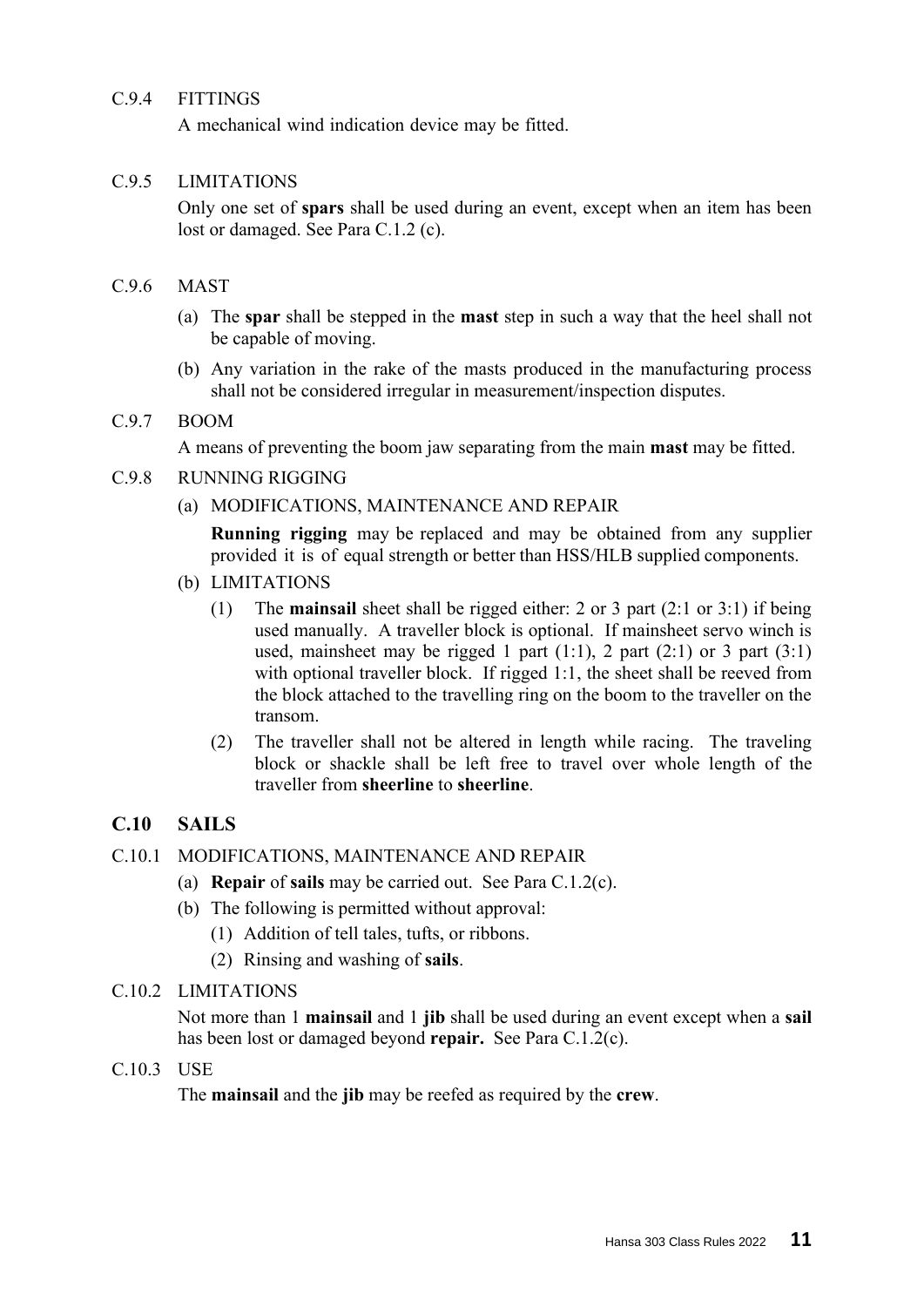#### C.10.4 MAINSAIL

- (a) IDENTIFICATION
	- (1) The national letters and sail numbers shall comply with the RRS except where prescribed otherwise in these **class rules**.
	- (2) **Sail** numbers shall be issued by the IHCA. IHCA may issue personal numbers; these may be used at an event with permission from the Event *Race* Committee or Technical *Committee*.
	- (3) **Sail** numbers shall be issued in consecutive order starting at "1" inclusive of the Hansa 2.3, 303 and Liberty Classes. Sail numbers may consist of one, two, three or four digits.

### **Section D – Hull**

#### **D.1 PARTS**

- D.1.1 MANDATORY
	- (a) The **hull** shall be built by a builder licensed by HSS.
	- (b) All production moulds shall be approved by HSS.

#### **D.2 ASSEMBLED HULL**

#### D.2.1 FITTINGS

**Hull fittings** shall comply with the Building Specification in force at the time of manufacture except when altered, added or replaced as permitted by Section C of these **class rules.**

## **Section E – Hull Appendages**

#### **E.1 PARTS**

- E.1.1 MANDATORY
	- (a) **Keel**
	- (b) **Keel** retaining pin or other means of securing the **keel** in the lowered position when afloat.
	- (c) **Rudder**
- E.1.2 MANUFACTURERS

The **hull** appendages shall be made by manufacturers licensed by HSS.

#### **E.2 GENERAL**

E.2.1 RULES

**Hull appendages** shall comply with the **class rules** in force at the time of manufacture.

E.2.2 MODIFICATIONS, MAINTENANCE AND REPAIR

See para C.8 above.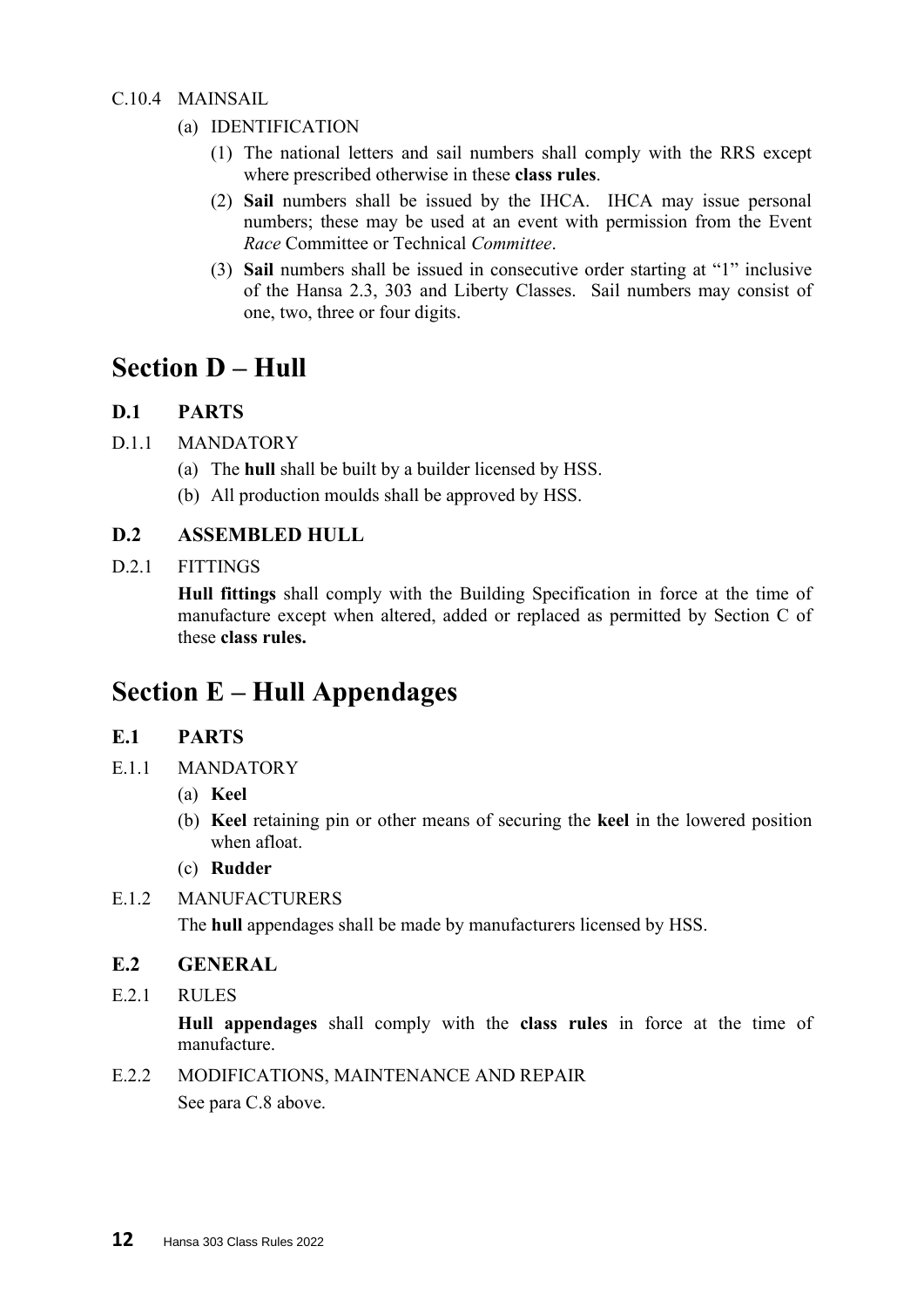#### **E.3 KEEL**

#### E.3.1 DIMENSIONS and WEIGHT

|                              | minimum maximum   |                 |
|------------------------------|-------------------|-----------------|
| Maximum overall length       | 1285 mm   1295 mm |                 |
| <b>Weight (all variants)</b> | $30 \text{ kg}$   | $35 \text{ kg}$ |

#### **E.4 RUDDER BLADE, RUDDER STOCK AND TILLER**

#### E.4.1 RUDDER DIMENSIONS

|                        | mınımı              | maximum |
|------------------------|---------------------|---------|
| Maximum overall length | $1270$ mm   1280 mm |         |

## **Section F – Rig**

#### **F.1 PARTS**

- F.1.1 MANDATORY
	- (a) **Masts**
	- (b) **Boom**
	- (c) Running **rigging**

#### **F.2 GENERAL**

#### F.2.1 RULES

- (a) The **spars** and their **fittings** shall comply with the **class rules** in force at the time of manufacture.
- (b) The running **rigging** shall comply with the **class rules**.
- F.2.2 MODIFICATIONS, MAINTENANCE AND REPAIR **Spars** shall not be altered in any way except as permitted by these **class rules**.

#### F.2.3 MANUFACTURER

The **spars** shall be made by manufacturers licensed by HSS.

#### **F.3** DIMENSIONS

|                                                         | minimum   | maximum             |
|---------------------------------------------------------|-----------|---------------------|
| Main Mast (measured from heel point to top point)       | 4770 mm   | $4780$ mm           |
| <b>Foremast</b> (measured from the central grove of the | $2640$ mm | $\frac{2650}{2}$ mm |
| reefing drum to the <b>mast top point</b> ).            |           |                     |

#### **F.4 RUNNING RIGGING**

#### F.4.1 MATERIALS

**Sheets** and control lines may be of any material or size provided it is of equal strength or better than HSS/HLB supplied components.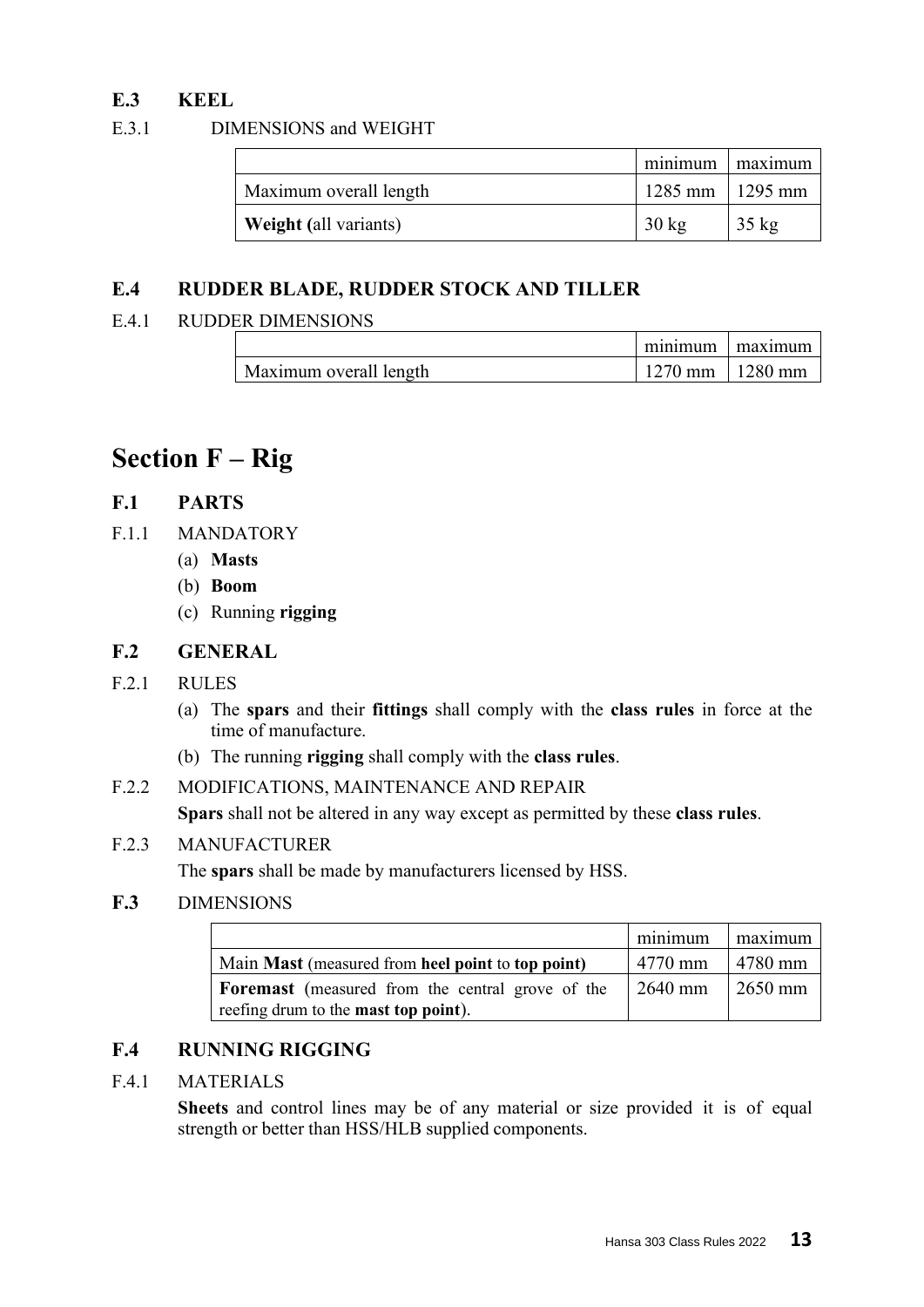## **Section G – Sails**

- **G.1 PARTS**
- G.1.1 MANDATORY
	- (a) **Mainsail**
	- (b) **Headsail**

#### **G.2 GENERAL**

- G.2.1 RULES
	- (a) **Sails** shall comply with the **class rules.**
	- (b) **Sails** shall be measured as defined in the ERS.

#### G.2.2 MANUFACTURERS

See **Sails** shall be manufactured by manufacturers licensed by HSS. [w](http://www.hansaclass.org/)[ww.hansaclass.or](https://hansaclass.org/about/approved-sail-makers/)[g](http://www.hansaclass.org/) for licensed **sail** manufacturers.

#### **G.3 MAINSAIL**

- G.3.1 IDENTIFICATION
	- (a) The **class** insignia shall conform to the diagram below:

#### **Sail numbers and country code**



#### **Hansa 303** World Sailing Class

The minimum sail number height shall be 175mm.

The Sail Numbers and National Letters shall be positioned near the clew as shown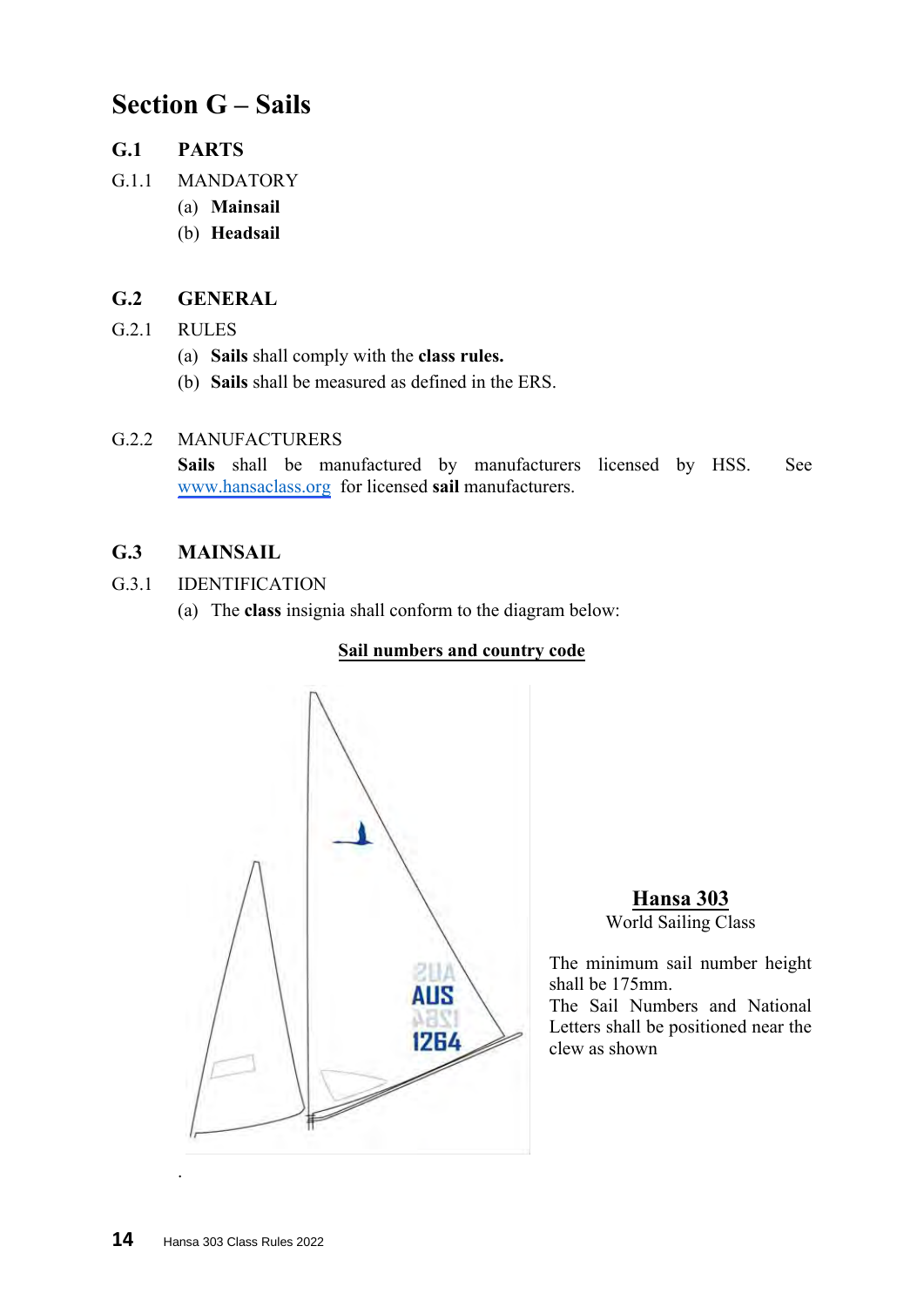(b) A **boat** chartered or loaned for an event may carry a **sail** number other than her **hull** number.

#### G.3.2 MATERIALS AND CONSTRUCTION

- (a) The construction shall be **soft sail**, **woven ply sail**.
- (b) The **body of the sail** shall consist of the same **woven ply** throughout.
- (c) The **sail** shall have a **double luff**.
- (d) The **sail** shall be constructed so that it can be reefed by rolling **the sail** around the **mast.**
- (e) The following are permitted: Stitching, glues, tapes, corner eyes, one **window**, tell tales, **sail** shape indicator stripes and items as permitted or prescribed by other applicable *rules*.

#### G.3.3 DIMENSIONS

| <b>Mainsail</b>      | maximum   |
|----------------------|-----------|
| Leech length         | $4060$ mm |
| <b>Half</b> width    | 1155 mm   |
| <b>Luff</b> length   | 4000 mm   |
| <b>Foot length</b>   | 2300 mm   |
| Foot median          | 3940 mm   |
| <b>Window</b>        |           |
| <b>Window</b> height | $250$ mm  |
| Window width         | 950 mm    |

#### **G.4 HEADSAIL**

#### G.4.1 MATERIALS AND CONSTRUCTION

- (a) The construction shall be **soft sail**, **single ply sail**.
- (b) The **body of the sail** shall consist of the same **woven ply** throughout.
- (c) The **sail** shall have a **double luff**.
- (d) The **sail** shall be constructed so that it can be reefed by rolling **the sail** around the **mast.**
- (e) The following are permitted: Stitching, glues, tapes, corner eyes, one **window**, tell tales, sail shape indicator stripes and items as permitted or prescribed by other applicable *rules*.

#### G.4.2 DIMENSIONS

| Headsail           | maximum   |
|--------------------|-----------|
| Luff length        | $2500$ mm |
| Leech length       | $2470$ mm |
| <b>Foot length</b> | $1200$ mm |
| Foot median        | 2475 mm   |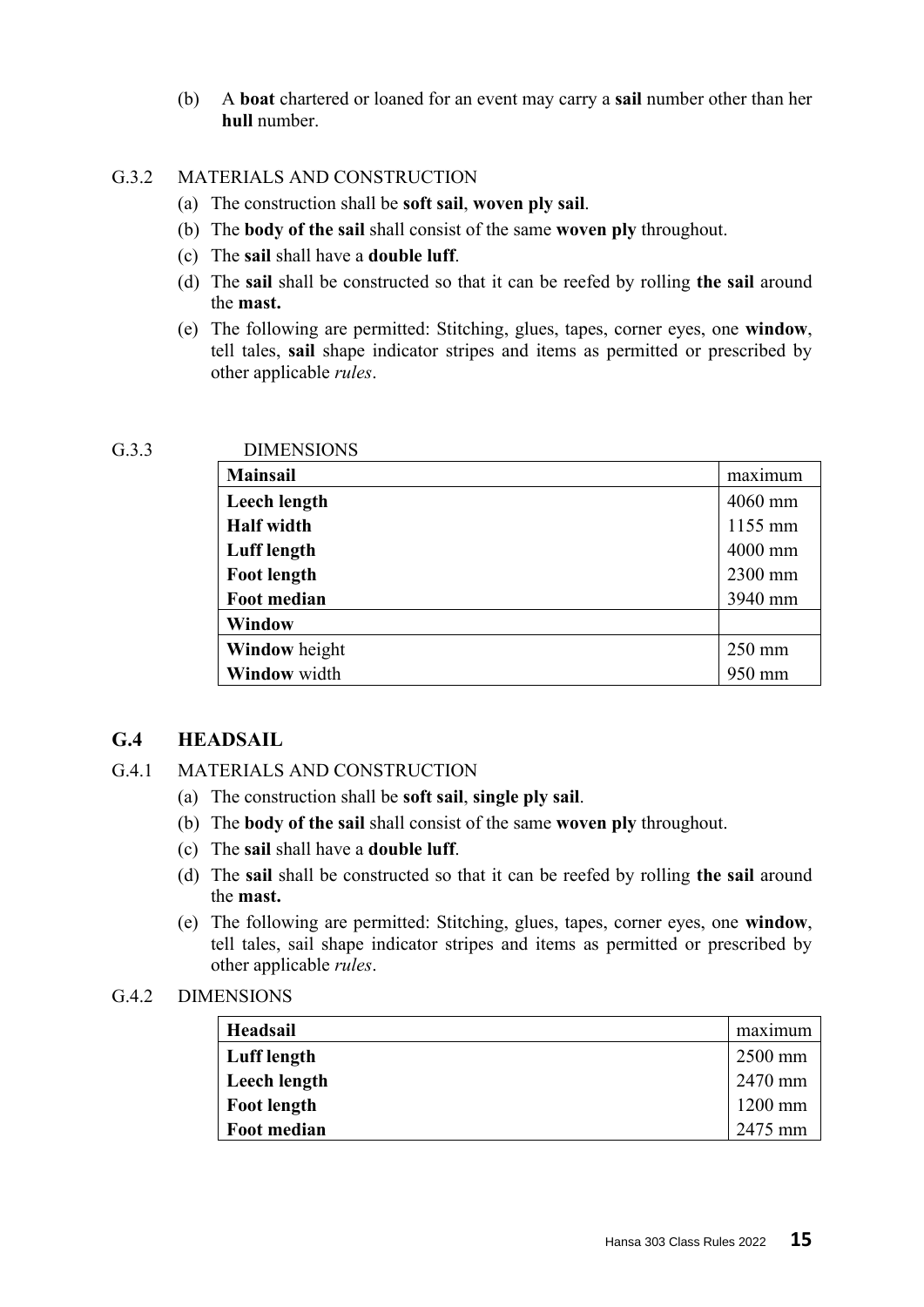| Headsail             | maximum          |
|----------------------|------------------|
| <b>Window</b>        |                  |
| <b>Window</b> height | $300 \text{ mm}$ |
| <b>Window</b> width  | 450 mm           |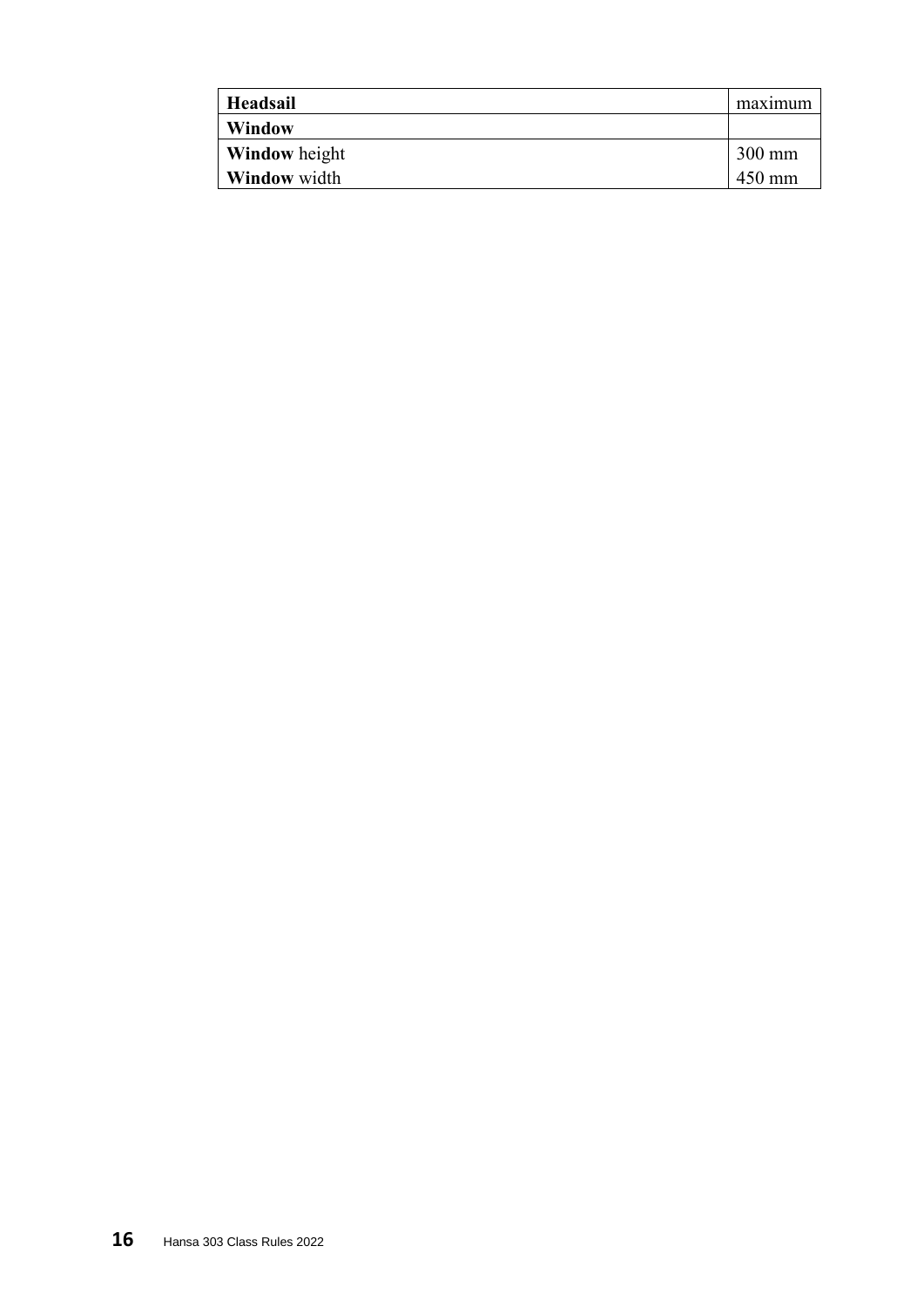## PART III – APPENDIX

The rules in Part III are **closed class rules**. Measurement shall be carried out in accordance with the ERS except where varied in this Part.

## **Section H**

## **H.1 Parts List**

#### **HSS/HLB Items**

- **(a) Masts**
	- (1) Mast sections
	- (2) Mast ends
	- (3) Main and Foremast reefing drums
- **(b) Boom**

Boom section

- **(c) Other**
	- (1) Transom Gudgeon
	- (2) Keel
	- (3) Rudder Box
	- (4) Rudder Blade

#### **Parts List - Minimum requirements for other Supplied Items**

*(Note: The description provides the design criteria for supplied items. Replacement items shall be of similar or greater specification.)*

| Item                     | Pt No<br>(RF)<br>Ronstan)                            | Description                              | pulley<br>$\varnothing$ mm | rope<br>$\varnothing$ mm | <b>MWL</b><br>kg | <b>Break</b><br>Load<br>kg |
|--------------------------|------------------------------------------------------|------------------------------------------|----------------------------|--------------------------|------------------|----------------------------|
| Sheet blocks             | <b>RF 280</b>                                        | single block - loop head                 | 30                         | 8                        | 300              | 600                        |
| Outhaul<br>turning block | <b>RF 571</b>                                        | single block - loop head                 | 25                         | 6                        | 300              | 600                        |
| Sheet block              | RF 681                                               | single block - loop head<br>w/becket     | 30                         | 8                        | 300              | 600                        |
| Micro block              | <b>RF</b> 666                                        | single block - loop head                 | 20                         | 5                        | 150              | 400                        |
| Mainsheet<br>swivel      | RF 67                                                | swivel deadeye w/ cleat<br>small C-cleat |                            | $2 - 8$                  | 125              |                            |
| Steering<br>blocks       | RF 20101                                             | single block, ball bearing,<br>loop head | 20                         | 6                        | 250              | 550                        |
|                          |                                                      |                                          |                            |                          |                  |                            |
| Boom Jaw<br>Gooseneck    | Pacific<br><b>Nylon</b><br>Plastics<br><b>PNP 77</b> | <b>Plastic Gooseneck</b>                 |                            |                          |                  |                            |
| Boom Reefing<br>Cleat    | Camcleat<br>CL 212                                   |                                          |                            | $2 - 5$                  |                  |                            |
|                          |                                                      |                                          |                            |                          |                  |                            |